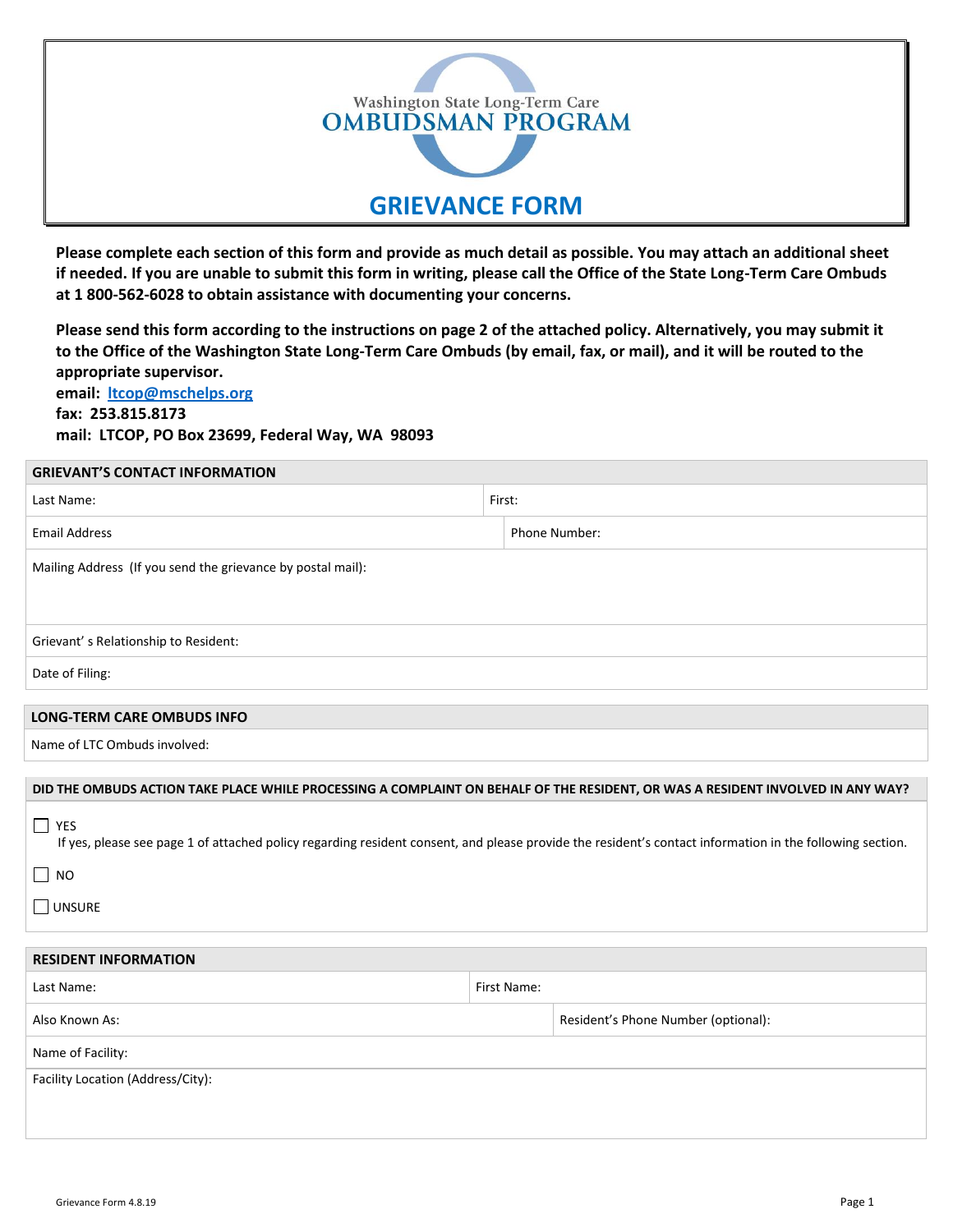**DESCRIBE THE SPECIFIC ACTION OF CONCERN, INLCUDING DATES IF YOU KNOW THEM.** 

**PLEASE PROVIDE NAMES OF ANY WITNESSES AND THEIR ROLES (E.G., NURSE, DAUGHTER, ROOMMATE, ETC).** 

**PLEASE DESCRIBE ANY ATTEMPTS YOU MADE TO RESOLVE THIS GRIEVANCE INFORMALLY.**